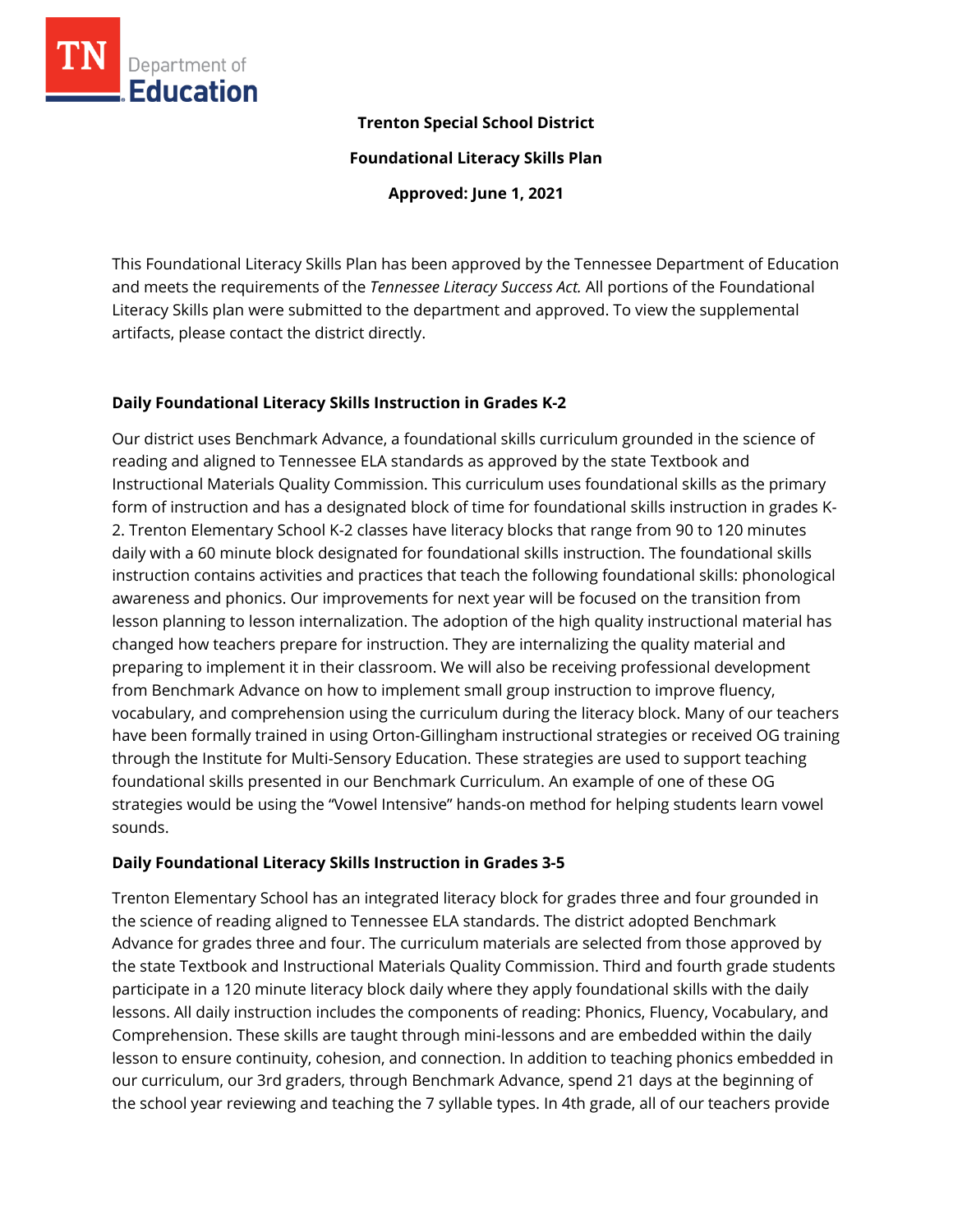Department of Education

instruction using REWARDS Intermediate which allows students to gain competency in decoding and morphology, spelling, fluency, and vocabulary through the systematic application of explicit instruction (I do, We do, You do) and the gradual release of responsibility leading to independent strategy use.

Our improvements for next year will be focused on the transition from lesson planning to lesson internalization. The adoption of the high quality instructional material has changed how teachers prepare for instruction. They are internalizing the quality material and preparing to implement it in their classroom. We will also be receiving professional development from Benchmark Advance on how to implement small group instruction to improve fluency, vocabulary, and comprehension using the curriculum during the literacy block. Our 5th grade students are located at Trenton Rosenwald Middle School under different leadership. Fifth grade students receive 70 minutes of literacy instruction daily. We use LearnZillion Guidebooks for our Reading Curriculum. LeanrZillion is lacking in foundational skills that support phonics and word analysis. We spend less than 10% of instruction time on these foundational skills. Our teachers supplemented their curriculum to teach grammar usage in speaking and writing. About 50% of instruction time was spent on teaching this. As far as the 5th grade reading standards, speaking and listening standards, and writing standards, LearnZillion incorporates a good deal of this into the curriculum, and it is taught every day at least 50% of the day. At this time, we don't plan to make any changes to the way we instruct reading. We feel it is more important for our teachers to teach this high quality curriculum with integrity.

# **Approved Instructional Materials for Grades K-2**

Benchmark - K-5 Advance

## **Approved Instructional Materials for Grades 3-5**

Benchmark - K-5 Advance

## **Additional Information about Instructional Materials**

K-4th grade uses Benchmark Advance

5th grade (Trenton Rosenwald Middle School) uses LearnZillion Guidebooks

# **Universal Reading Screener for Grades K-5. This screener complies with RTI<sup>2</sup>and Say Dyslexia requirements.**

AimswebPlus is our universal screener in grades K-4 for benchmarking and progress monitoring and is on the state approved list. AimswebPlus complies with RTI2 and Say Dyslexia requirements. The screener is used to assess reading and math in the fall, winter, and spring for grades Kindergarten through 4th grade. Trenton Rosewald Middle School (5th grade) assess their student using AIMSweb in reading only three times per year.

## **Intervention Structure and Supports**

Trenton Elementary School utilizes several research-based programs (Baron Reading and Spelling System, SPIRE, Sound Sensible, Rewards, and Lexia) for reading intervention in grades K-4 for students either identified at-risk for a significant reading deficiency or identified with a significant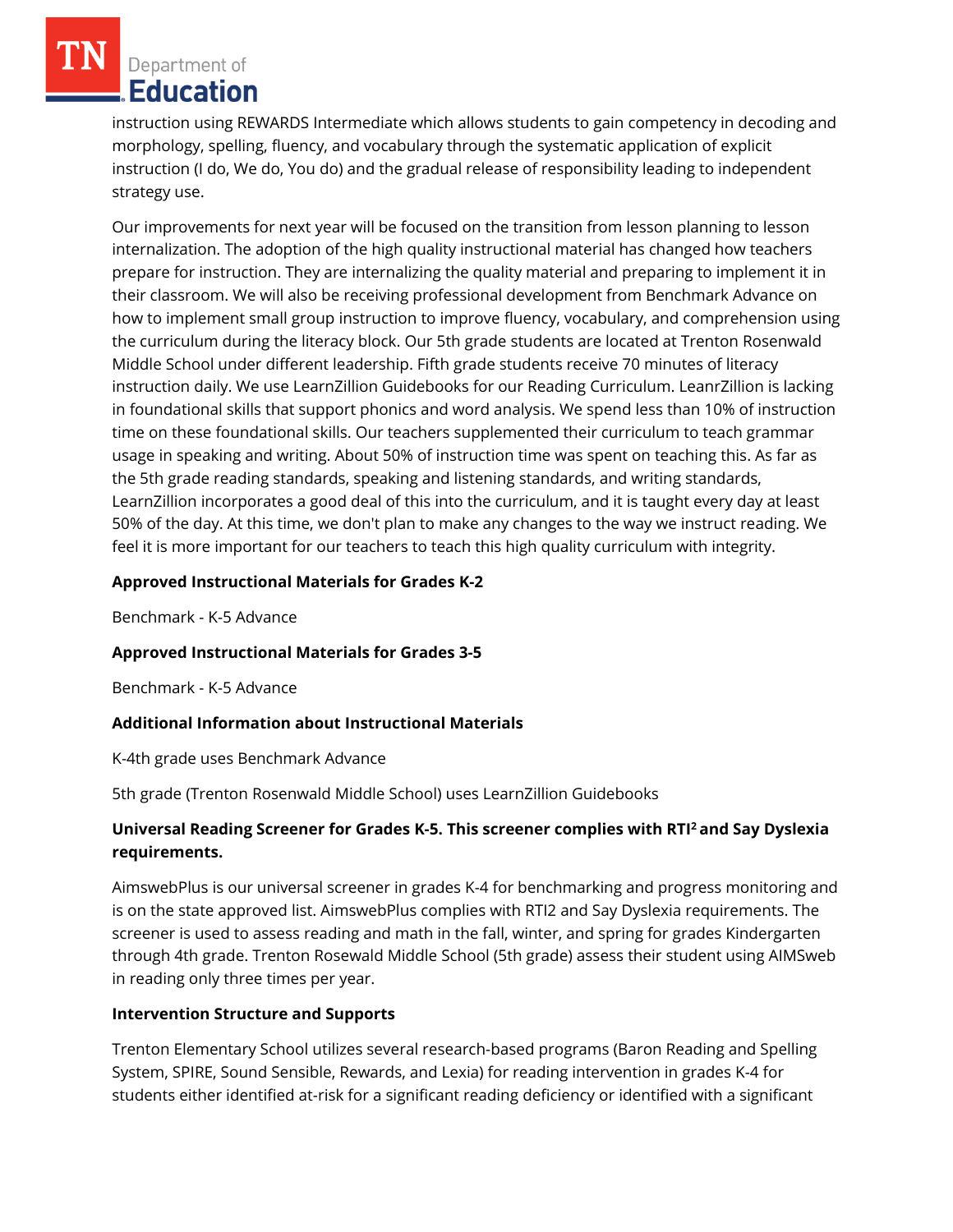Department of Education

reading deficiency. Universal screening data, prior intervention outcomes (if applicable), and teacher observation data is used during RTI Data Team Meetings to determine placement, intensity, and scheduling of students into Tier III or Tier II. Students who are placed in Tier III receive the most intense intervention daily for at least 45 minutes and are progress monitored weekly. Students who are placed in Tier II receive intervention daily for at least 30 minutes and are progress monitored weekly. The universal screener determines the specific deficit in which the student will be provided support and progress monitored. Identified students will be provided a focused Tier II or Tier III intervention based on the student's deficit area in Phonological/Phonemic Awareness, Alphabet Knowledge/ Decoding Words, Oral Reading Fluency, and/or Vocabulary/ Reading Comprehension. RTI Data Team Meetings will be conducted every 4.5 weeks to evaluate student progress and either continue the intervention, change the intervention, or change Tier placement.

5th grade students' deficiencies are identified by using Aimsweb and iReady Reading Diagnostic. We provide daily Tier II and Tier III interventions on each grade level for at least 30 minutes per day. Our Tier II students receive interventions from a certified and endorsed reading teacher, as well as time on the iReady Reading program. Their Tier II groups are normally 10 or less. Our Tier III students receive intensive interventions from a certified and endorsed reading teacher. Their Tier III groups are normally 4 or less students. All of our intervention groups meet during our "Growl Time", which is an all hands on deck time. All students attend an intervention or enrichment group during this time, from 8:00 - 8:30 daily.

# **Parent Notification Plan/Home Literacy Reports**

Trenton Elementary School notifies parents in grades K-5 if their child is "at-risk" for or has a significant reading deficiency/characteristics of dyslexia (as evidenced by students scoring in the 0- 25th percentile) immediately after our school completes the fall universal screening. Students' scores are communicated in parent-friendly language that provides a clear explanation of student skill gaps and the depth and extent of student needs. The parents are told what intervention their student will receive and the amount of time each day the student will receive services. This is coupled with a description of the importance of being able to read by the end of 3rd grade. The school defines how students are assessed and what a "significant reading deficiency/characteristics of dyslexia" means. The notification letter includes links to websites where parents can find more information about significant reading deficiency/characteristics of dyslexia. These links also include resources for no-cost activities that families can use to support learning at home. Kindergarten through 4th grade parents are subsequently notified of their child's progress or lack of progress at the end of each grading period (total of 6 times per year). Fifth grade students only receive this information following the initial benchmark assessment in the fall. In the parent notifications/communication, the data team notes the intervention(s) and any changes being made if the child is not showing sufficient progress as evidenced by progress monitoring and universal screening. Parent-Teacher Conferences are held twice per year. Parents of at-risk students are required to attend to discuss the students' progress toward their goals.

## **Professional Development Plan**

This school year, our teachers have received a refresher on OG instructional strategies. Four teachers from our school representing K-2 teachers will participate in the free and optional Reading